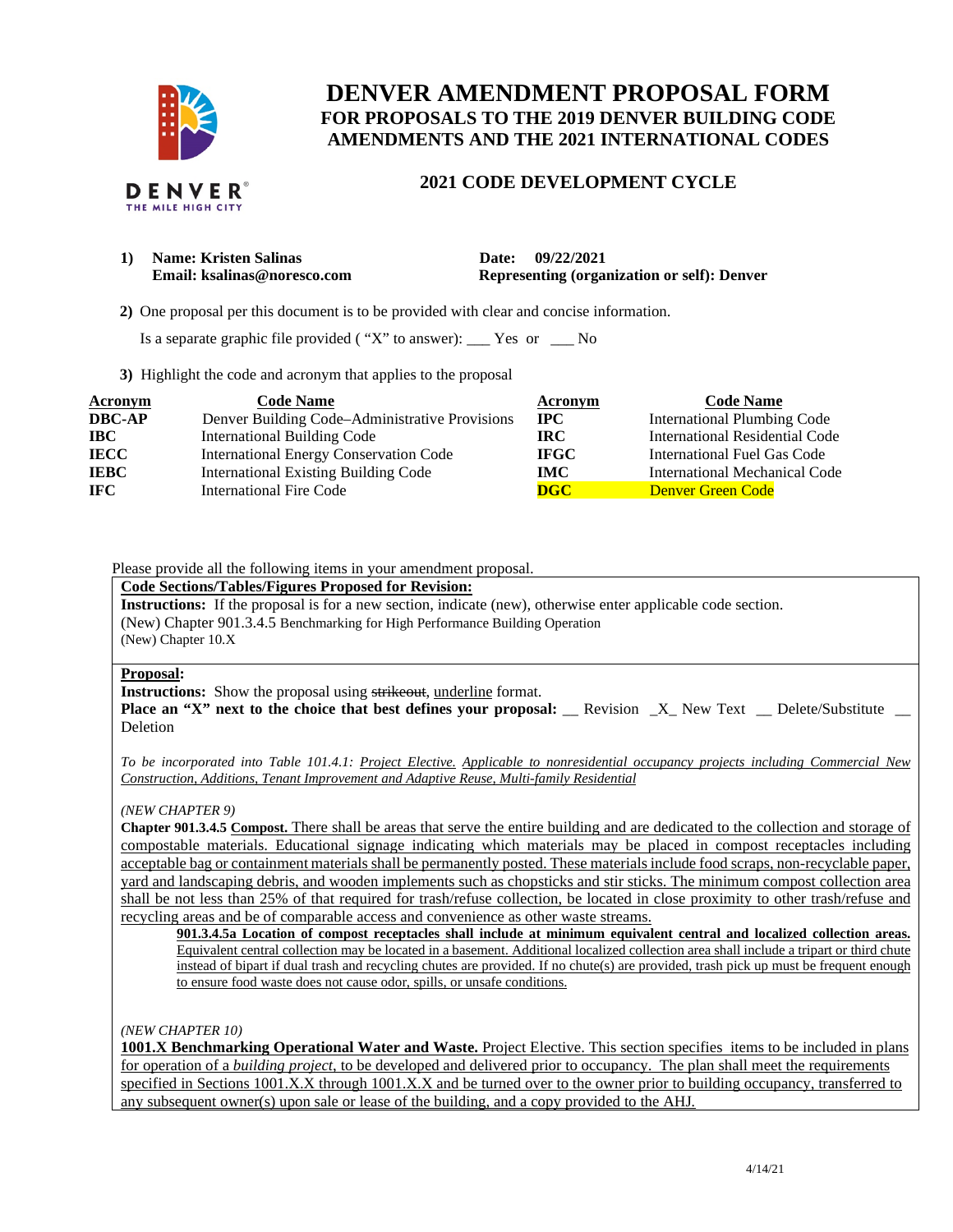**1001.X.1 Water use efficiency.** The plan for operation shall specify water use *verification* activities for *building projects* to track and assess building and site (full property) potable and non-potable water consumption. The plan shall describe the procedures needed to comply with the requirements outlined below.

**1001.X.1.1 Initial Measurement &Verification (M&V).** Use the water measurement devices and collection/storage infrastructure specified in Section 601.3.4 (6.3.4) to collect and store water use data for each device, starting no later than after building *FPT* has been completed and certificate of occupancy (or Temporary Certificate of Occupancy) has been issued.

**1001.X.1.2 Track and assess water use.** The plan shall specify the procedures for tracking and assessing the *building project*  water use and the frequency for benchmark comparisons. The initial assessment shall be completed after 12 months but no later than 18 months after a certificate of occupancy (or Temporary Certificate of Occupancy) has been issued. Ongoing assessments shall be completed at least every three years. The plan shall

### include the following:

a. **Water use reports.** Develop a plan for collecting *building project* water use data for water sources and subsystems measured in Section 601.3.4 (6.3.4).

b. **Benchmark water performance.** Develop a plan to enter building operating characteristics

and water use data into a program or tool such as the ENERGY STAR Portfolio Manager. For building parameter inputs into the program (*Informative Note:* e.g., number of occupants, hours of operation,

etc.), use actual average values.

c. **Assess water use performance.** Develop a plan, a copy of which shall be maintained on-site and made available to the AHJ upon request, to assess *building project* water use efficiency.

### **1001.X.1.3 Documentation of water use.**

All documents associated with the M&V of the building project's water use shall be retained by the *owner* for a minimum of three years.

**1001.X.1.4 Occupant Education and Engagement.** 

- a. The plan shall identify how (in what form and through what means), and frequency by which, water use data and efficiency evaluations will be shared with project occupants. Frequency shall not be less than twice per year.
- b. The plan shall identify strategies to be implemented by the project ownership team to engage project occupants and: increase awareness of regional water considerations; consider options and opportunities collectively together to lower total project water consumption; and pursue individual actions resulting in lowered aggregate water demands.

### **1001.X.2 Waste Diversion.** The plan for operation shall specify waste diversion *verification* activities for

*building projects* to track and assess building operational waste diversion. The plan shall describe the procedures needed to comply with the requirements outlined below.

**1001.X.2.1 Waste Management Policy.** Develop a policy that identifies types of waste that will be produced on site, processes to segregate wastes into separate waste streams and defines appropriate treatment, storage, or disposal facilities. Policy shall define procedures to document waste (tracked by weight or volume) with a goal to divert **75%** or greater overall diversion from landfill, incineration (waste-to-energy or WTE) and the environment for solid, non-hazardous wastes. Diversion strategies shall include but are not limited to

- a. **Reduction**. Discover upstream waste opportunities in daily operations.
- b. **Reuse**. Reuse or repurpose items to avoid disposal.
- c. **Composting**. Organic matter may be collected to be decomposed by micro-organisms into a soil amendment.
- d. **Recycling**. Collect materials that can be converted into manufacturing feedstock material and used in creation of new products (excludes use as fuel substitute or for energy production)
- e. **Anaerobic Digestion**. Organic matter may be collected to be broken down by microorganisms into a soil amendment in the absence of oxygen (byproducts must be recovered for productive use in nature)

**1001.X.2.2 Initial M&V.** Use the waste weight measurements defined in ENERGY STAR® Portfolio Manager, or similar equivalent program or tool based on collection/storage infrastructure capacities specified in Section 901.3.4 (9.3.4) to collect and store waste use data for each storage receptacle starting no later than six months after building *FPT* has been completed and Temporary Certificate of Occupancy has been issued. If waste weight measurements cannot be estimated per the program or tool due to mixed contents, a waste audit shall be conducted to calculate average waste weights by material type.

**1001.X.2.3 Track and assess waste diversion.** The plan shall specify the procedures for tracking and assessing the *building project* waste diversion by weight and the frequency for benchmark comparisons. The initial assessment shall be completed after 12 months but no later than 18 months after a Certificate of Occupancy (or Temporary Certificate of Occupancy) has been issued. Ongoing assessments shall be completed at least every three years. The plan shall include the following:

a. **Waste Diversion reports.** Develop a plan for collecting *building project* waste diversion based on weight measurements

b. **Benchmark waste diversion performance.** Develop a plan to enter building operating characteristics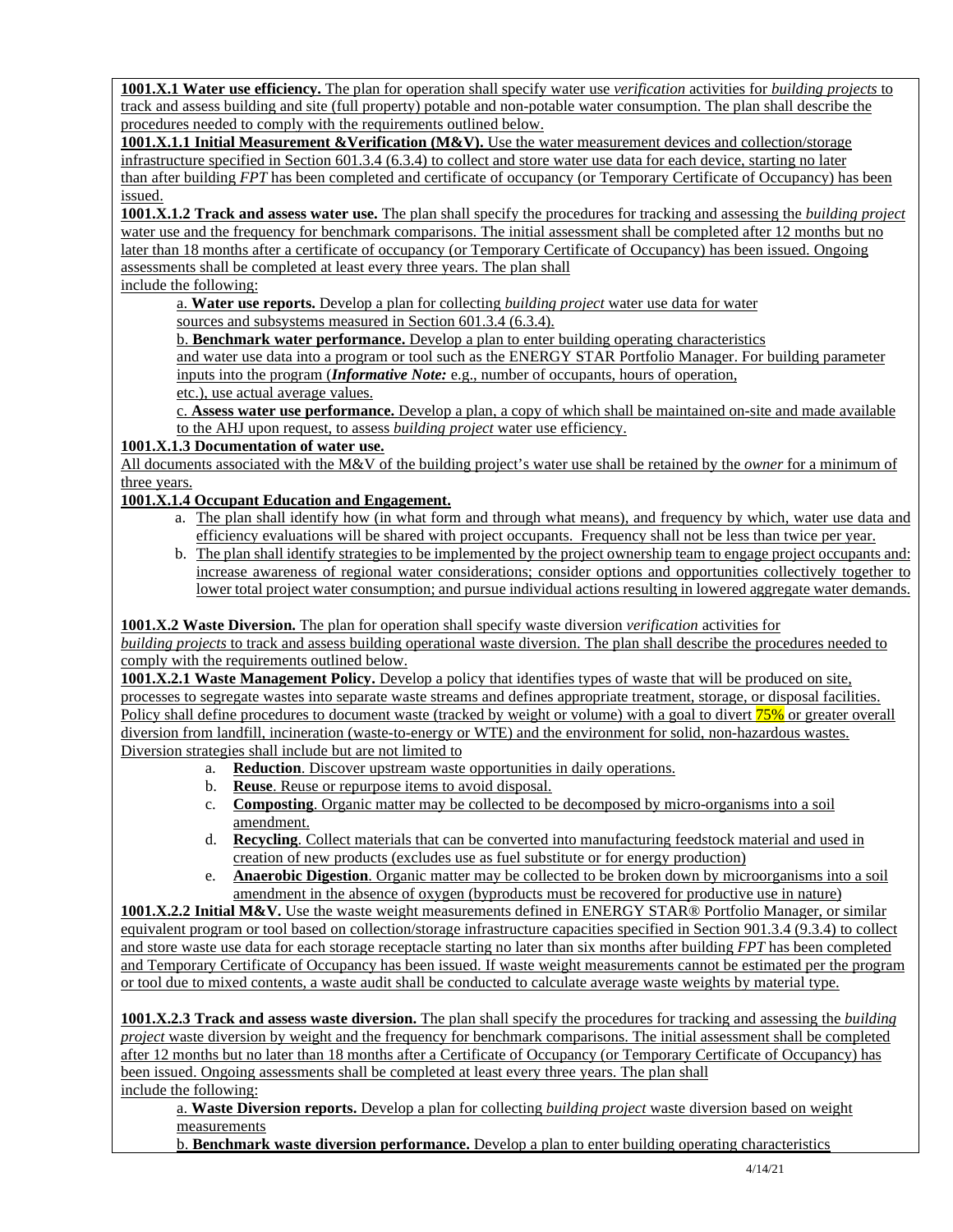and waste diversion data into the ENERGY STAR® Portfolio Manager, or similar equivalent program or tool. For building parameter

inputs into the program or tool(*Informative Note:* e.g., number of occupants, hours of operation, etc.), use actual average values.

c. **Assess waste diversion performance.** Develop a plan, a copy of which shall be maintained on-site and made available to the AHJ upon request, to assess *building project* rate of waste diversion.

#### **1001.X.2.4 Documentation of waste diversion.**

All documents associated with the M&V of the building's waste diversion shall be retained by the *owner* for a minimum of three years.

# **1001.X.2.5 Occupant Education and Engagement.**

- a. The plan shall identify how (in what form and through what means), and frequency by which, waste diversion data and evaluations of opportunities for improvement will be shared with project occupants. Frequency shall not be less than **twice** per year.
- b. The plan shall identify strategies to be implemented by the project ownership team to engage project occupants and: increase awareness of waste reduction impacts and opportunities; consider specific options and opportunities collectively together to increase diversion rates from the project; and pursue individual actions resulting in lowered aggregate waste production.

### **Supporting Information:**

All proposals must include a written explanation and justification as to how they address physical, environmental, and/or customary characteristics that are specific to the City and County of Denver. The following questions must be answered for a proposal to be considered.

- Purpose: What does your proposal achieve?
- This proposal provides a framework to conserve use of finite materials by reducing overall usage through water use reduction techniques and closing waste stream loops to divert materials that still have use potential from entering landfills or being incinerated.
- Reason: Why is your proposal necessary?
	- Waste generation per capita per day continues to rise, with total amount of waste entering landfills increasing from 145.3M tons in 1990 to 146.1M tons in 2018.

"Trash can travel throughout the world's rivers and oceans, accumulating on beaches and within gyres. This debris harms physical habitats, transports chemical pollutants, threatens aquatic life, and interferes with human uses of river, marine and coastal environments." U.S. EPA

Water saving techniques divert less water from rivers, bays estuaries and can also reduce burden on water and wastewater treatment facilities thereby saving energy used to treat, pump and heat water.

Substantiation: Why is your proposal valid? (i.e. technical justification)

This proposal was developed referencing the EPA ENERGY STAR® Portfolio Manager framework, IgCC language to track benchmark water use performance, and GBCI's TRUE Zero Waste Certification program to define achievable targets for tracking, benchmarking and assessing high performance building operational effectiveness beyond energy use.

**Bibliography and Access to Materials** (as needed when substantiating material is associated with the amendment proposal):

Compost materials accepted by City and County of Denver: [https://www.denvergov.org/Government/Agencies-Departments-](https://www.denvergov.org/Government/Agencies-Departments-Offices/Recycle-Compost-Trash/Compost#section-2)[Offices/Recycle-Compost-Trash/Compost#section-2](https://www.denvergov.org/Government/Agencies-Departments-Offices/Recycle-Compost-Trash/Compost#section-2) 

EPA Current National Picture of Municipal Solid Waste: [https://www.epa.gov/facts-and-figures-about-materials-waste-and](https://www.epa.gov/facts-and-figures-about-materials-waste-and-recycling/national-overview-facts-and-figures-materials#Generation)[recycling/national-overview-facts-and-figures-materials#Generation](https://www.epa.gov/facts-and-figures-about-materials-waste-and-recycling/national-overview-facts-and-figures-materials#Generation) 

EPA Impacts of Mismanaged Trash[: https://www.epa.gov/trash-free-waters/impacts-mismanaged-trash](https://www.epa.gov/trash-free-waters/impacts-mismanaged-trash) 

| EPA | Saving | Water | Helps | Protect                                                                                   | Our | Nation's | Water | Supplies: |
|-----|--------|-------|-------|-------------------------------------------------------------------------------------------|-----|----------|-------|-----------|
|     |        |       |       | https://www.energystar.gov/products/saving water helps protect our nations water supplies |     |          |       |           |